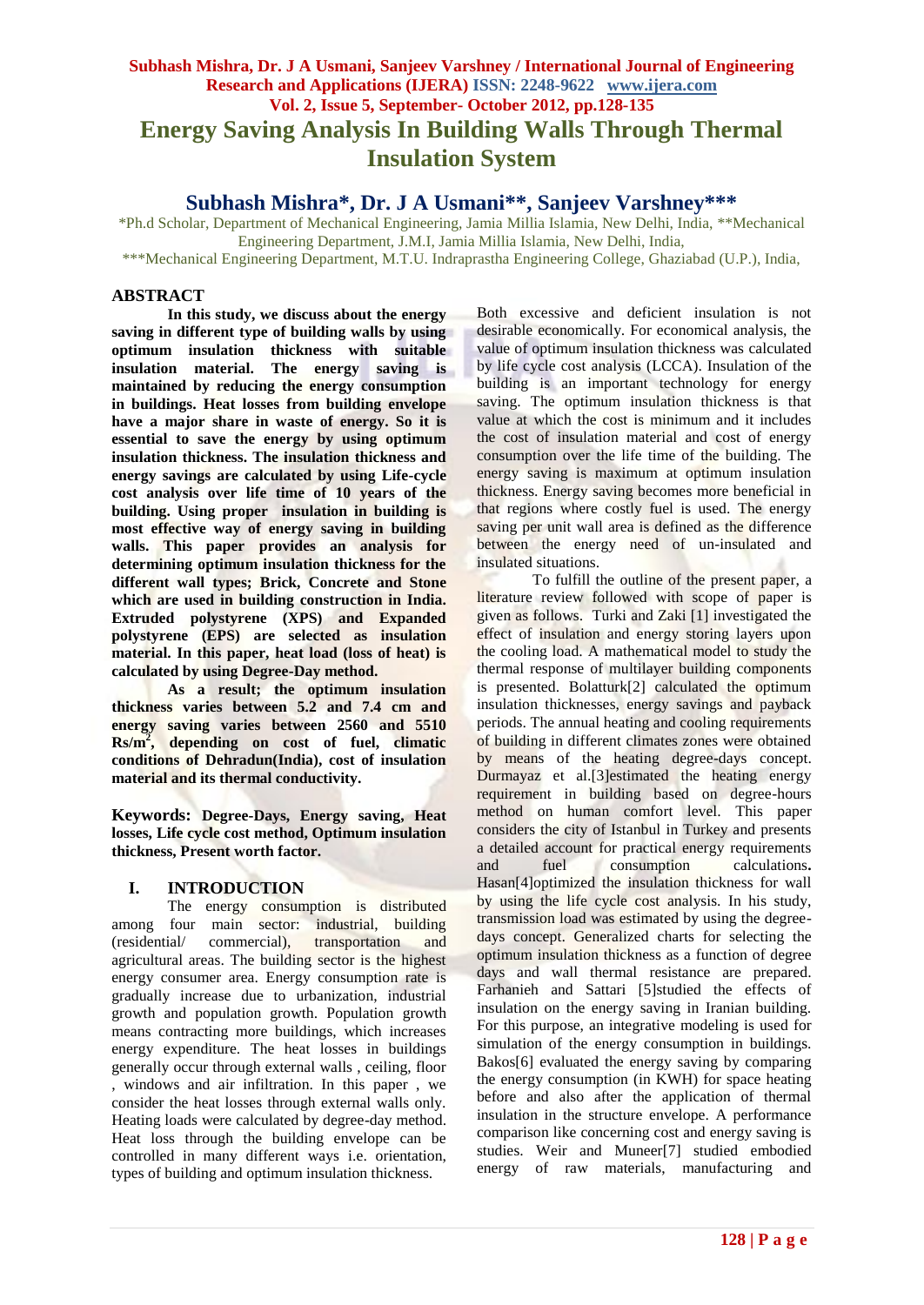associated  $CO_2$ ,  $SO_2$  and  $No_x$  contents have been estimated for a double- glazed, timber framed window containing an inert gas filled cavity.Sarak and Satman[8] determined the natural gas consumption by residential heating in Turkey by heating degree-day method. The authors also present a case study for the calculations of residential heating natural gas consumption in Turkey in terms of degree-days. Sofrata and Salmeen[9]developed a consistent and more general mathematical model for optimum insulation thickness. He also introduced a program flow chart to select the best insulation thickness. In this study, the life-cycle cost analysis (LCCA) is used to calculate the costs of heating over the life time Ozkahraman and Bolatturk [10]calculated the amount of energy conserved by using porous tuff stone in external walls of buildings. Due to porous structure, tuff stone is a good heat insulator. So considerable energy savings can be achieved by using tuff stone for facing buildings in cold climate zone**.** Mohammed and Khawaja[11]determined the optimum thickness of insulation for some insulating materials used in order to reduce the rate of heat flow to the buildings in hot countries. Important factor that effects the optimum thickness of insulation is the solar radiation energy flowing into the house. In this paper, a solar radiation calculation is done. Sallal[12] explored the effect of different climates on the decision of selecting the insulation type and thickness. It shows the importance of using the life-cycle cost model on the decision of adding more insulation levels and knowing when to stop. Comakli and Yuksel<sup>[13]</sup> investigated the optimum insulation thickness for the three coldest cities of Turkey by using the degree days values. Their study was based on the life cycle cost analysis. Papakostas and kyriakis[14]determined the heating and cooling degree-hours for the two main cities in Greece, namely Athens and Thessaloniki ,using hourly dry bulb temperature. Lollint et al.<sup>[15]</sup>demonstrated the significant economic advantages come out from highperformance building envelope. In this paper, economic analysis and evaluation of the envelope components based on the optimization of the insulating materials thickness. Ozel and Pihtili[16] obtained the optimum location and distribution of insulation for all wall orientations in both summer and winter by consideration of maximum time lag and minimum decrement factor. The investigation was carried out by using an implicit finite difference method for multilayer walls during typical summer and winter days in Elazig, Turkey. Ozel and Pihtili[17]developed a numerical model based on implicit finite difference scheme was applied for 12 different roof configurations during typical winter and summer days. Mohsen and Akash[18] evaluated the energy conservation in residential buildings of Jordan. This paper is intended to provide some insights into the general state of energy consumption

in the residential sector and its trends in Jordan. Daouas et al. [19]determined the optimum insulation thickness under steady periodic conditions. Estimated loads are used as inputs to a life-cycle cost analysis in order to determine the optimum thickness of the insulation layer. The optimum insulation thickness is calculated, based on the estimated cooling transmission loads. Sisman et al. [20] determined the optimum insulation thickness for different degreedays (DD) regions of Turkey (Izmir, Bursa, Eskisehir & Erzurum) for a lifetime of N years. In this study, the optimum insulation thickness for a given building envelope was determined by considering the thermal conductivity and price of the insulation material, average temperature in the region, fuel price for the heating and the present worth factor (PWF). Buyukalaca et al. [21] studied the heating and cooling degree-days for Turkey are determined by using long-term recent measured data. The monthly cooling and heating requirements of specific building in different locations can be estimated by means of the degree-days concept. Dombayci<sup>[22]</sup>investigated the environment impact of optimum insulation thickness. In the calculations, coal was used as the fuel source and the Expanded Polystyrene(EPS) as the insulation material. Al-Sanea et al.[23]investigated the effect of the average electricity tarrif on the optimum insulation thickness in building walls by using a dynamic heat-transfer model and an economic model based on the present-worth method. Mahlia et al. [24] developed correlation between thermal conductivity and the thickness of selected insulation materials for building wall. Lu et al.<sup>[25]</sup> developed a new analytical method, which provides close-formed solutions for both transient indoor and envelope temperature changes in building. Time-dependent boundary temperature is presented as Fourier Series.

## **II. Building material and different external wall structure**

In India, the external wall insulation applications are generally made by the sandwiches wall type. The structure of external wall is made by 2 cm internal plaster, different wall materials (Stone, Brick or Concrete), insulation material and 2 cm external plaster. In this analysis, the calculations were carried out for a three different types of walls, which have been constructed with stone (10 cm), brick (10 cm) and concrete (10 cm). The surfaces of the walls are insulated on the external side and plastered on both sides as shown in fig.1.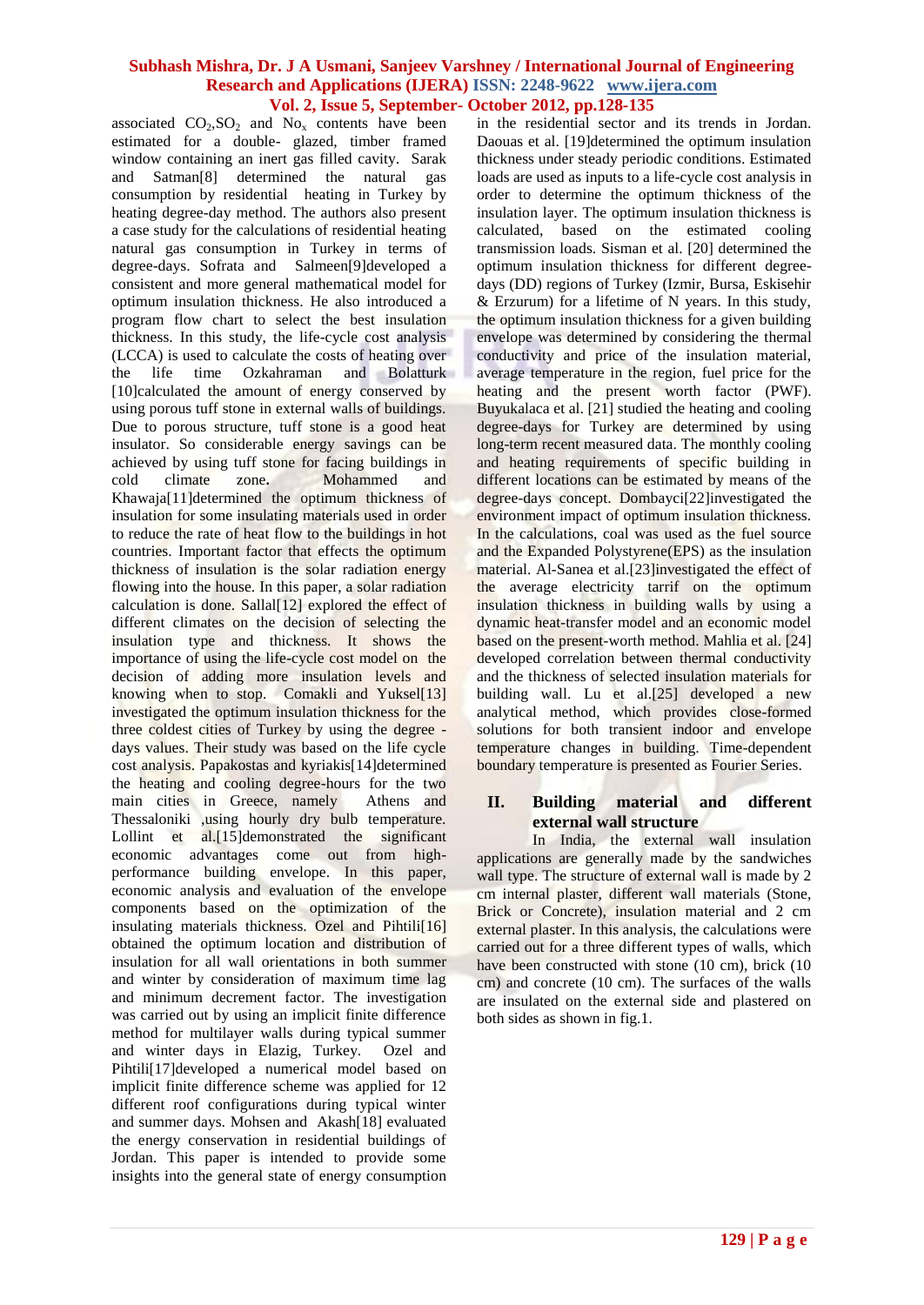





Fig.1. Different external walls structure

## **2.1 Mathematical models for annual fuel consumptions**

Heat loss from buildings occurs through surface of external wall, window, ceiling and air infiltration. In this analysis, heating loss is observed only on the external wall surface.

The heat loss per unit area of external wall  $isQ=U(T_b-T_a)$  (1) Where U is the overall heat transfer coefficient.  $T<sub>b</sub>$  is the base temperature and  $T_a$  is mean air temperature. Annual heating loss per unit area from external wall in the terms of degree-days is  $Q_A = 86400$ DDU (2) Where DD is the Degree- Days. The annual energy

requirement is given by (3)

 $E_A=86400DD/(R_{tw}+x/k)\eta_s$ 

Where  $\eta_s$  is the efficiency of space heating system.

And the annual fuel consumptions is

 $M_{fa} = 86400DD/(R_{tw} + x/k)LHV.\eta_s$  (4)

Where LHV is lower heating value of fuel.

#### **2.2 Optimization of insulation thickness and energy saving**

The life-cycle cost analysis (LCCA) is used in this analysis. It determines the cost analysis of a system. The total cost of heating over the life time of the insulation material which was taken as 10 years. Total heating cost is indicated together with life cycle (N) and presents worth factor (PWF). PWF can be calculated by using inflation rate g and interest rate i. Inflation and the interest rate are taken as 10 % and 8 % respectively.

The interest rate adapted for inflation rate r is given by

If  $i>g$  then,  $r = (i - g)/(1 + g)$ If  $i < g$  then,  $r = (g - i)/(1 + i)$ and  $PWF = (1 + r)^{N} - 1 / r (1 + r)^{N}$ If  $i = g$  then,  $PWF=N/(1+i)$  (5) The total heating cost of the insulated building is

 $C_t = C_A PWF + C_i x$  (6) The optimum insulation thickness is obtained by minimizing total heating cost of insulation building  $(C_t)$ . So the derivative of  $C_t$  with respect to x is taken and equal to zero from which the optimum insulation thickness  $X_{opt}$  obtained.

 $\overline{X}_{opt} = 293.94(DD \ C_t \ PWF \ K / \ H_U \ C_i \ \eta_s)^{-0.5} - K \ R_{tw}$ (7)

Energy saving obtained during the lifetime of insulation material can be calculated as follow:  $E_s = C_{to} - C_{ins}$  (8)

#### **III. RESULTS AND DISCUSSION**

The optimum insulation thickness for three different types of wall is calculated, when Extruded polystyrene (XPS) and Expanded polystyrene (EPS) is selected as insulating materials. For energy saving, it is essential to select the proper insulating material and optimum insulation thickness value for different types of wall. As we know that energy saving is maximum at the optimum insulation thickness value. The optimum insulation thickness for various wall types according to insulation material is given in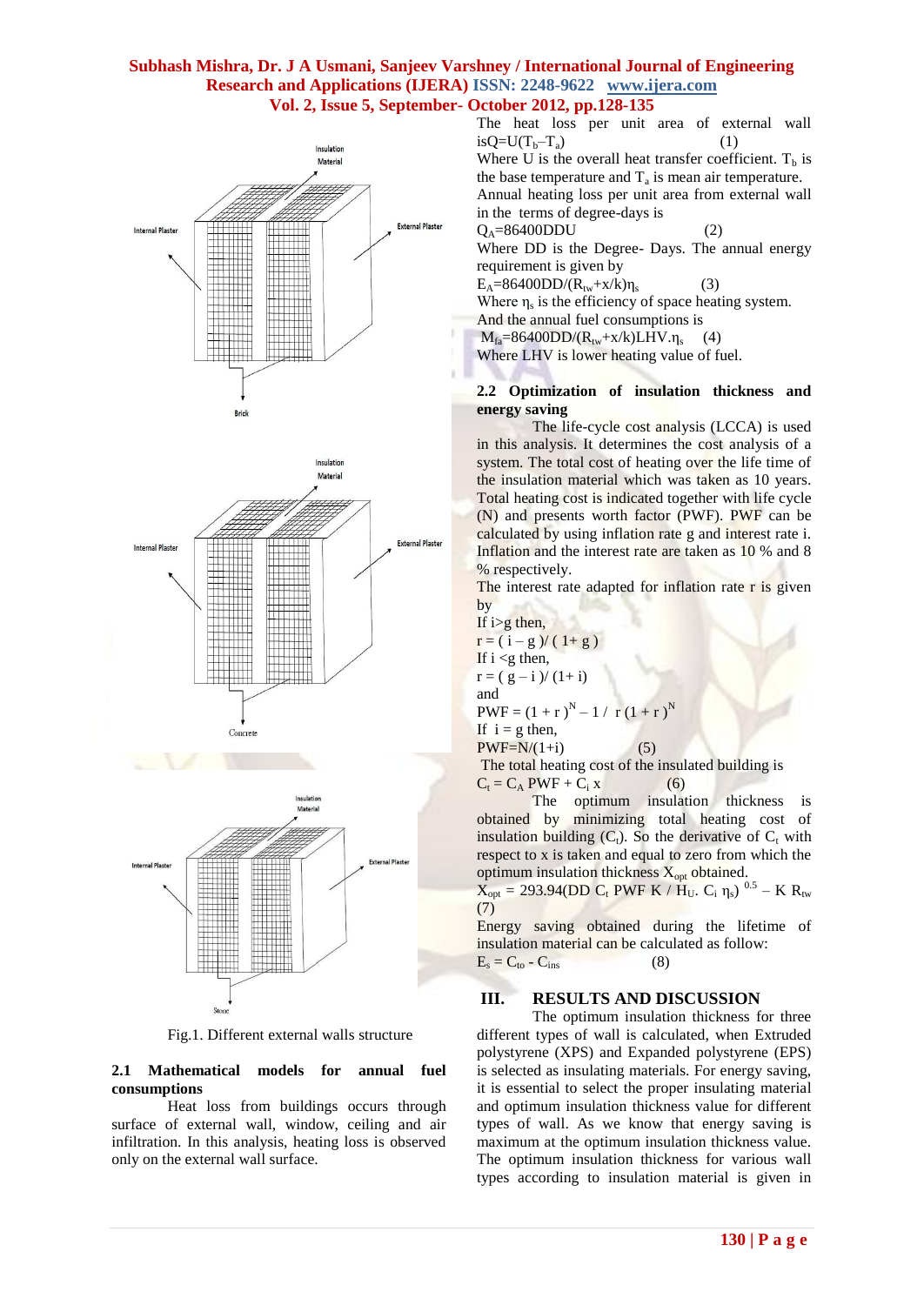table 1. Optimum insulation thickness varies between 0.068 m and 0.074 m for Expended polystyrene (EPS) and optimum thickness varies between 0.052 m and .057 m for Extruded polystyrene(XPS), depending on the fuel and wall type.

Table 1 Optimum insulation thickness for various walls structures

| Wall Type                    | Resistance<br>$(m^2K/W)$ | Optimum<br>insulation<br>thickness (m) |            |
|------------------------------|--------------------------|----------------------------------------|------------|
|                              |                          | <b>XPS</b>                             | <b>EPS</b> |
| Wall Type I<br>(Brick)       | 0.4789                   | 0.052                                  | 0.068      |
| Wall Type<br>П<br>(Concrete) | 0.3213                   | 0.057                                  | 0.073      |
| Wall Type III<br>(Stone)     | 0.2998                   | 0.057                                  | 0.074      |

The value of optimum insulation thickness for wall types II (concrete) and wall type III (stone) are almost same. Since cost of concrete wall is less than stone wall. So concrete wall is selected for wall construction in India. Energy saving for different types of wall construction and for different types of insulating material are shown in table 2.

Table 2

Energy saving for different type of walls construction in India

| Wall Type          | Energy Saving $(Rs/m^2)$ |            |  |
|--------------------|--------------------------|------------|--|
|                    | <b>XPS</b>               | <b>EPS</b> |  |
| Wall I (Brick)     | 2560.099                 | 2947.976   |  |
| Wall II (Concrete) | 4627.48                  | 5046.47    |  |
| Wall III (Stone)   | 5084.03                  | 5510.55    |  |

Some typical wall structures for building in India and their thermal properties are shown in table 3. Table 3

Wall structure and thermal characteristic of materials

|              |                | Thermal      | Resistanc  |
|--------------|----------------|--------------|------------|
| Wall Type    | Thickness(cm)  | Conductivity | e          |
|              |                | (w/m k)      | $(m^2K/W)$ |
| Wall I       |                |              |            |
| Inner        | 2              | 0.698        |            |
| Plaster      |                |              | 0.4789     |
| <b>Brick</b> | 10             | 0.465        |            |
| Outer        |                |              |            |
| Plaster      | $\mathfrak{D}$ | 0.872        |            |
| Wall II      |                |              |            |
| Inner        | 2              | 0.698        |            |
| Plaster      |                |              | 0.3213     |
| Concrete     | 10             | 1.74         |            |
| Outer        | 2              | 0.872        |            |

| ıl | Plaster  |   |       |        |
|----|----------|---|-------|--------|
| اڊ | Wall III |   |       |        |
|    | Inner    |   | 0.698 |        |
|    | Plaster  | 0 |       | 0.2998 |
|    | Stone    |   |       |        |
|    |          |   |       |        |

The optimum insulation thicknesses for the various wall types specified in table 1 were calculated by using equation (7) and the values of the parameter are shown in table 4. Table 4

Parameters used in the calculation of insulationthickness

| Parameter                         | Value                       |  |
|-----------------------------------|-----------------------------|--|
| Degree day, <sup>o</sup> c days   | 3587, Dehradun              |  |
| <b>Fuel</b>                       | <b>Natural Gas</b>          |  |
| Cost                              | $23.97$ Rs/m <sup>3</sup>   |  |
| <b>Heating Value</b>              | 34.526x106 j/m <sup>3</sup> |  |
| <b>System Efficiency</b>          | 0.93                        |  |
| <b>Interest Rate</b>              | 8%                          |  |
| <b>Inflation Rate</b>             | 10%                         |  |
| <b>PWF</b>                        | 9.05                        |  |
| Insulation                        |                             |  |
| <b>Extruded Polystyrene (XPS)</b> |                             |  |
| Cost                              | $15211.5$ Rs/m <sup>3</sup> |  |
|                                   |                             |  |
| Conductivity                      | $0.033$ w/m k               |  |
| <b>Expended Polystyrene(EPS)</b>  |                             |  |
| Cost                              | $9421$ Rs/m <sup>3</sup>    |  |
|                                   |                             |  |
| Conductivity                      | $0.031$ w/m k               |  |

Fig. 2 shows the annual heat loss with respect to insulation thickness for different types of wall when EPS is selected as insulating material. Initially much heat loss will occur with increase of insulation thickness. Further increase of insulation thickness less heat loss will occur. For energy saving, less heat loss will be required. So less insulation thickness is not prefers due to much heat loss From fig. 2 , it can be concluded that the heat loss is gradually decrease with increase of insulation thickness.



Fig. 2 Annual heat loss vs Insulation thickness for different types of wall-EPS insulating materials.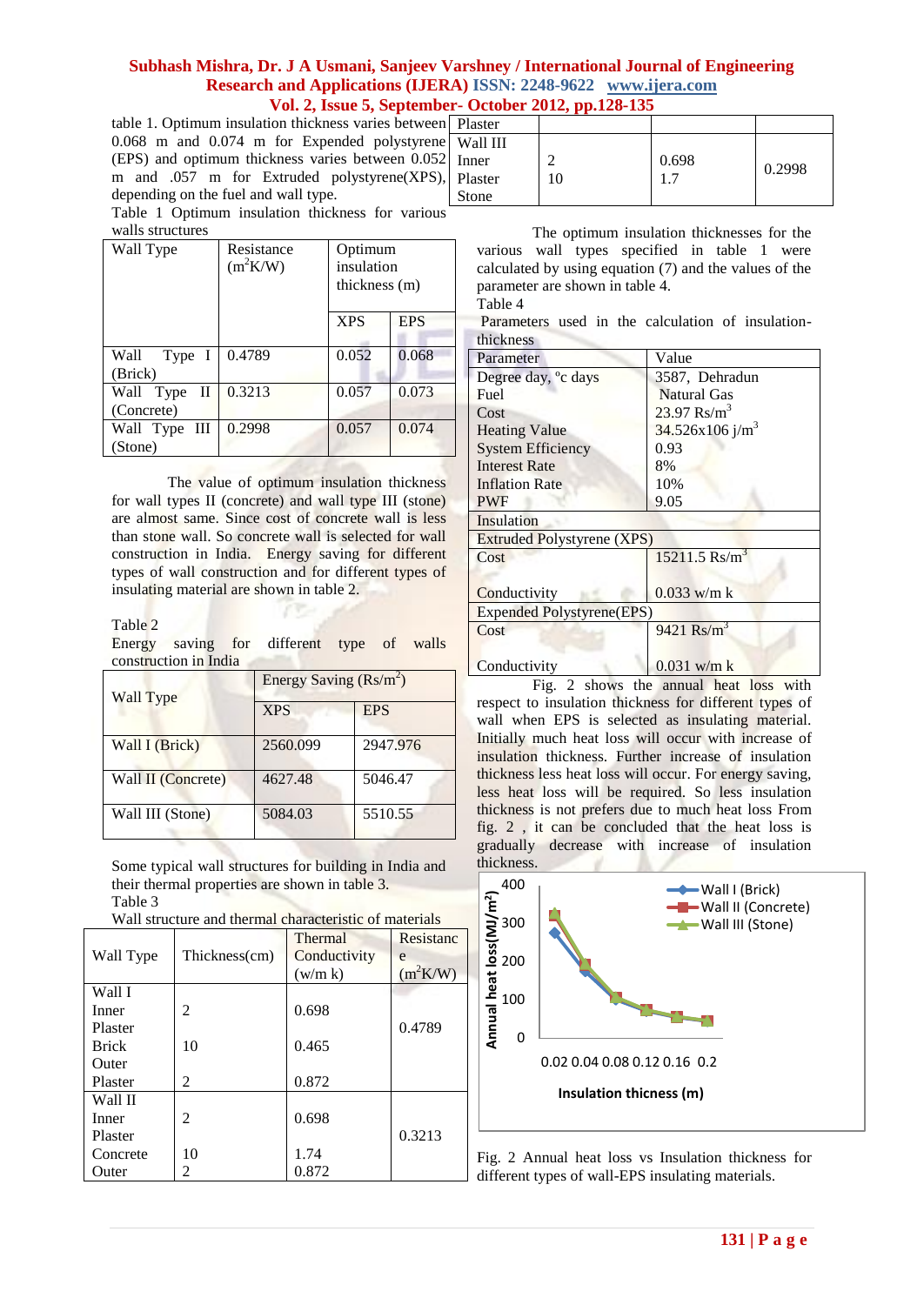

Fig-3(a) Variation of total annual cost with insulation thickness for XPS insulation-wall II concrete.

Fig. 3(a and b) shows variation of total annual cost with insulation for Extruded polystyrene (XPS) and Expended polystyrene(EPS) insulation material in the case of wall type II(concrete). Total cost of heating consists of two cost parameter, one is fuel cost and other is insulations cost. We all knows that heat loss through building walls will be decrease with increase of insulation thickness. But more money will invest, when more insulation thickness will used. So there is a thickness value at which the total cost is minimum. At this thickness, increase in insulation cost is compensated by decrease in fuel cost. At optimum insulation thickness, energy saving is maximum and total cost is minimum. The results show that optimum insulation thickness is 0.057 m for XPS while it is 0.073 m for EPS , when wall type II (concrete) will consider.



Fig-3(b) Variation of total annual cost with insulation thickness for EPS insulation-wall II concrete .



Fig. 4(a) Variation of energy saving vs insulation thickness for different insulation materials (XPS and EPS)- wall I Brick.

Fig. 4(a, b and c) shows variation of energy saving with insulation thickness for different type of walls when XPS and EPS is selected as insulating materials. From fig. 4(a, b and c), it can be concluded that for any types of walls, EPS insulation is more efficient with respect to XPS insulation material. For EPS insulation material, energy saving is more as compare to XPS insulation material. From fig. 4 , it can be concluded that at optimum insulation thickness the energy saving is maximum.



Fig. 4(b) Variation of energy saving vs insulation thickness for different insulation materials (XPS and EPS)- wall II Concrete.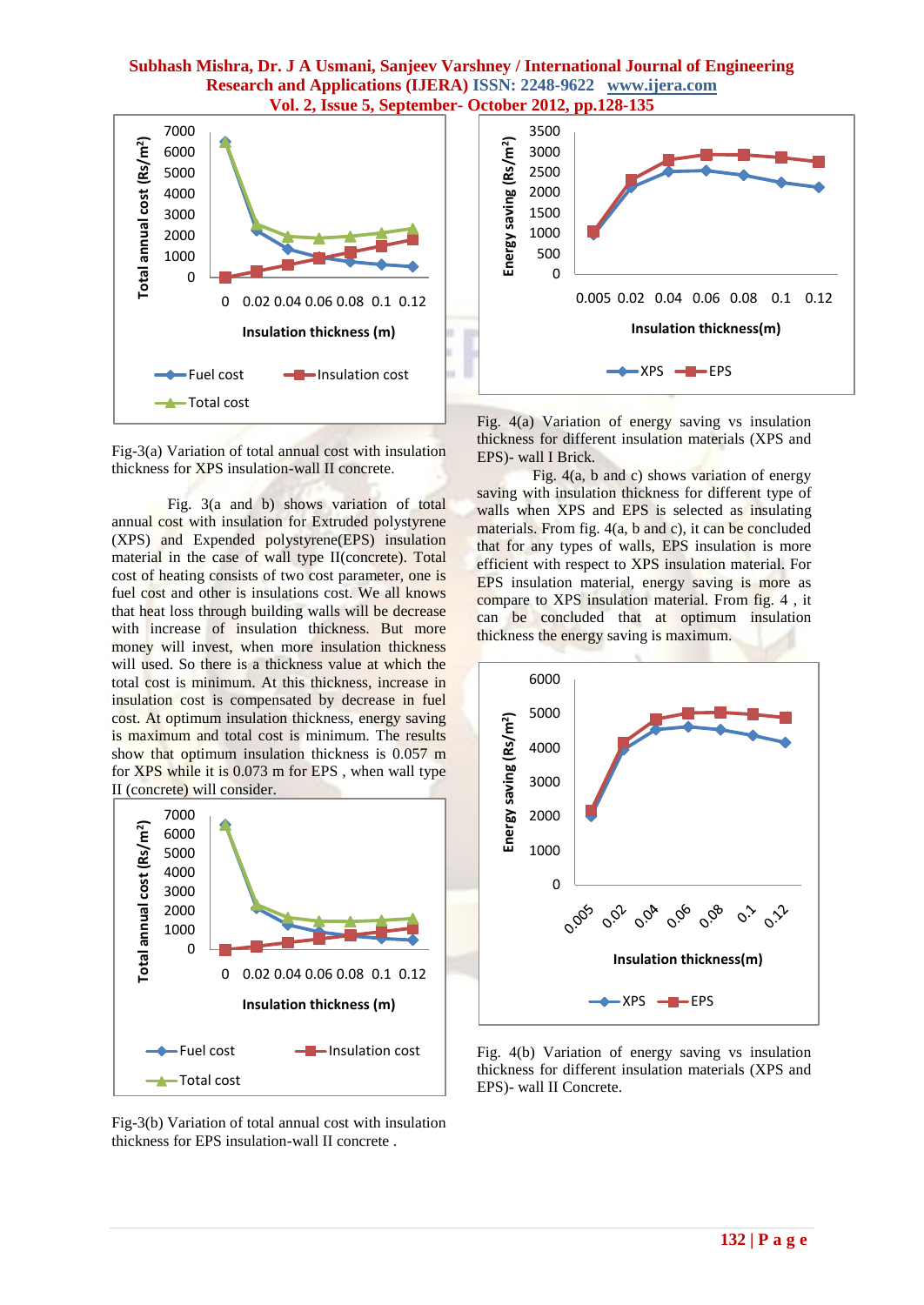

Fig. 4(c) Variation of energy saving vs insulation thickness for different insulation materials (XPS and EPS)- wall III Stone.



Fig 5 (a) Variation of energy saving vs insulation thickness for different types of walls-XPS insulation material.

Fig. 5(a and b) shows effect of insulation on energy saving for different wall types for two different insulation materials (XPS and EPS). As insulation thickness increases, energy saving gradually increases and it reaches to maximum value at optimum insulation thickness. And after that the energy saving decreased with increasing insulation thickness. On the basis of result analysis from fig. 5(b), it can be seen that wall type III (stone) is better as compared to other types of wall, according to energy saving point of view. Energy saving from lowest to the highest will be brick wall, concrete wall and stone wall respectively.



Fig 5 (b) Variation of energy saving vs insulation thickness for different types of walls-EPS insulation material.



Fig. 6 Effects of present work factor on insulation thickness for different insulation materials(XPS and EPS)-wall II concrete.

Fig. 6 represents the effects of present worth factor(PWF) on insulation thickness when XPS and EPS is selected as insulating material for wall types II(concrete). When the value of PWF is increased, then insulation thickness is also increased. It means that inflation and interest rate has also effect on insulation thickness. From fig. 6 , it can be concluded that for a given value of PWF, building will be insulated with EPS requires more insulation thickness. XPS insulation requires less insulation thickness as compare to EPS insulation for a given value of PWF. Therefore it can be concluded that XPS insulation is more effective as compared to EPS insulation.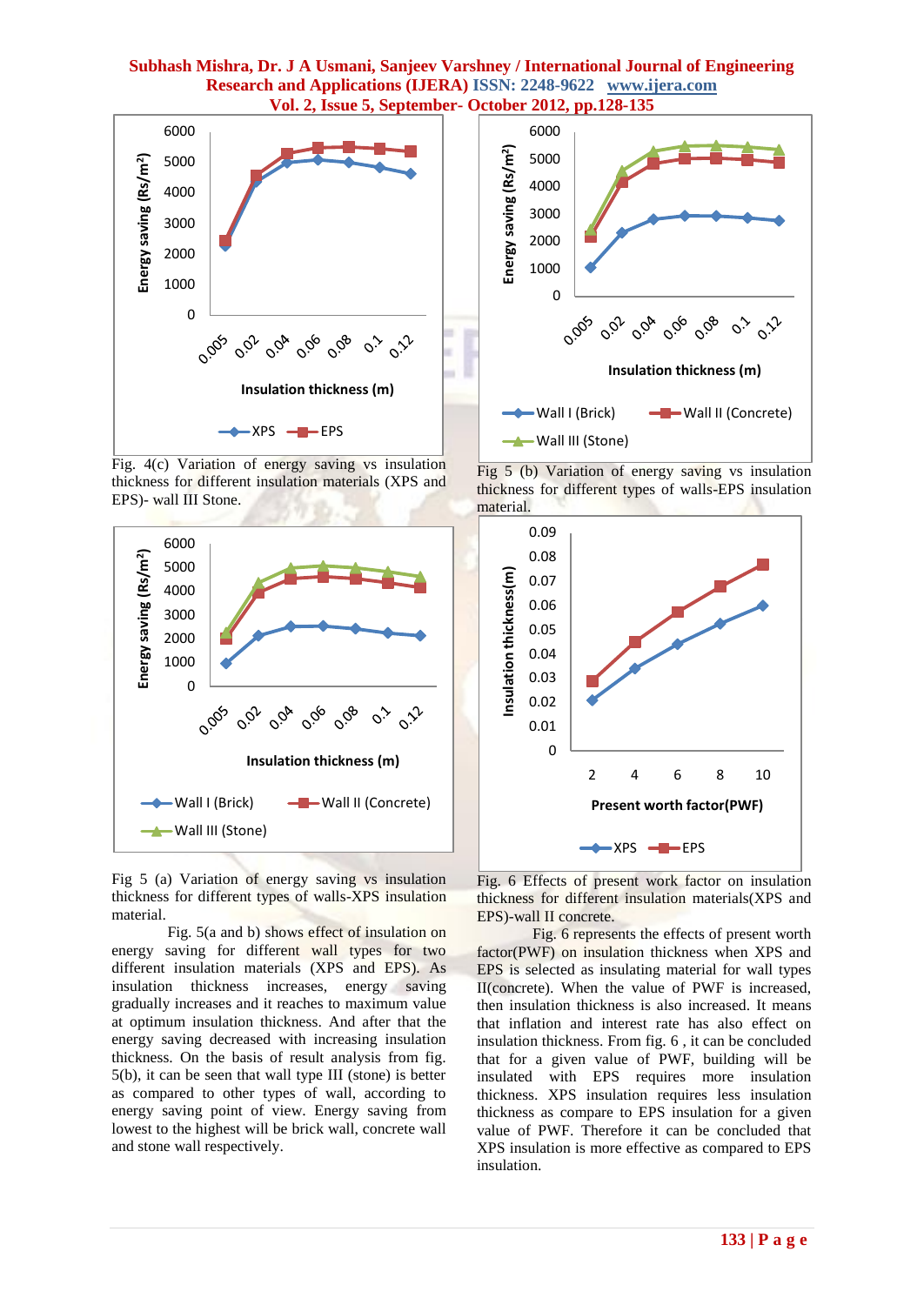

Fig. 7 Effects of degree-days on insulation thickness for different walls when EPS is selected as insulation materials

Fig. 7 shows the effect of degree-days on optimum insulation thickness for different wall types when EPS is selected as insulation material. At a given values of degree-days, walls having lower thermal resistance (wall type-III stone) require more insulation thickness. Wall type III (stone) has lower thermal resistance, so it require more insulation thickness as compared to other type of walls. Applying insulation thickness in climatic conditions having higher degree-days(DD) for heating would be more advantageous. From fig. 7, it can be concluded that when the degree-days value increases then thickness of insulation is also increased.

## **IV. CONCLUSION**

In this paper, the optimum insulation thickness and annual energy saving are calculated for three different types of external walls, for two types of insulation material and natural gas as a fuel in India. It is seen from fig. (4) that the energy saving rate is higher for expanded polystyrene(EPS) insulation material as compared to Extruded polystyrene(XPS) in any type of external walls. As seen from fig. 3(a and b), choosing a thickness value apart from optimum thickness will increase the total cost. So according to economic point of view, optimum insulation thickness must be applied to the building. Optimum insulation thickness increased with increasing the Degree- Days(DD) values and inflation rate, which is related with present worth factor(PWF). Results show that optimum insulation thickness varies between 5.2 cm and 7.4 cm and energy saving in the term of money varies between  $2560$  Rs/m<sup>2</sup> and  $5510$  Rs/m<sup>2</sup> depending upon climatic condition, types of wall, insulation thickness and cost of fuel.

## **REFERENCES**

- [1] A**.**Al. Turki and G.M. Zaki, Cooling load response for building walls comprising heat storing and thermal insulating layers, Journal of Energy Conversion Management, 32, 1991,235-247.
- [2] A.Bolatturk, Determination of optimum insulation thickness for building walls with respect to various fuels and climate zones in Turkey, Journal of Applied Thermal Engineering, 26,2006, 1301- 1309.
- [3] A. Durmayaz, M. Kadioglu ,and Z. Sen, An application of the degree-hours method to estimate the residential heating energy requirement and fuel consumption in Istanbul, Journal of Energy, 25, 2000,1245-1256.
- [4] A. Hasan, Optimizing insulation thickness for buildings using life cycle cost, Journal of Applied Energy, 63,1999,115-124.
- [5] B. Farhanieh, and S. Sattari, Simulation of energy saving in Iranian buildings using integrative modelling for insulation, Journal of Renewable Energy,31,2006,417-425.
- [6] G.C. Bakos, Insulation protection studies for energy saving in residential and tertiary sector, Journal of Energy and Buildings, 31,2000, 251-259.
- [7] G. Weir, and T. Muneer, Energy and environmental impact analysis of doubleglazed windows. Journal of Energy Conservation Management , 39,1998, 243- 256.
- [8]H. Sarak, and A.Satman, The degree-day method to estimate the residential heating natural gas consumption in Turkey; a case study ,Journal of Energy, 28, 2003,929-939.
- [9] H. Sofrata, and B.Salmeen, Selection of thermal insulation thickness, Fourth Saudi Engineering conference, 5,1995,389-399.
- [10] H.T.Ozkahraman , and A. Bolatturk , The use of tuff stone cladding in buildings for energy conservation , Journal of construction and Building Materials, 20,2006,435-440.
- [11] J**.**Mohammed,and A.L. Khawaja, Determination and selecting the optimum thickness of insulation for buildings in hot countries by accounting for solar radiation, Journal of Applied Thermal Engineering, 24(17), 2004,2601-2610.
- [12] K.A Sallal, Comparison between Polystyrene and Fiberglass roof insulation in warm and cold climates, Journal of Renewable Energy, 28,2003, 603-611.
- [13] K Comakli and B. Yuksel, Optimum insulation thickness of external walls for energy saving , Journal of Applied Thermal Engineering, 23,2003,473-479.